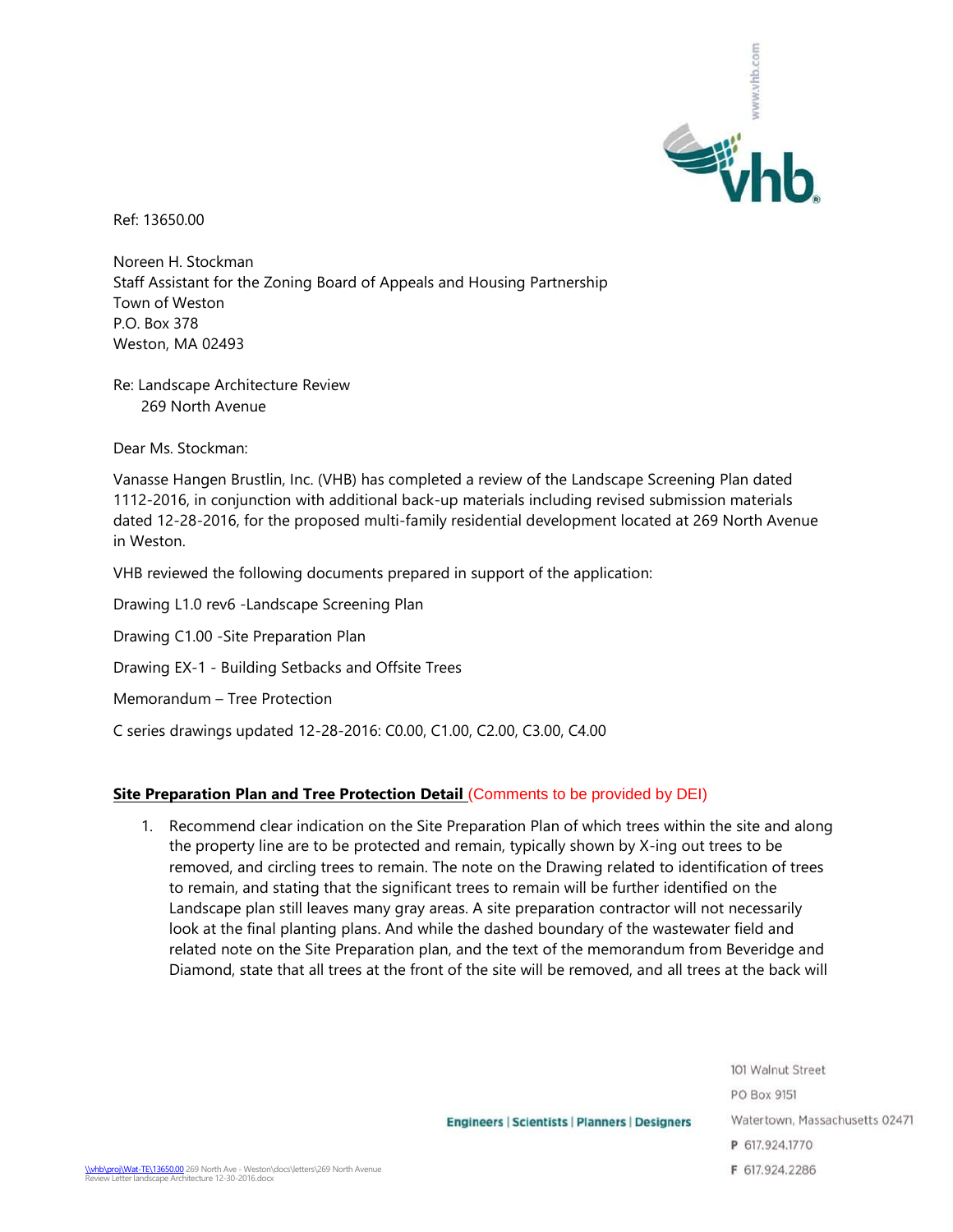269 North Avenue – Landscape Architecture Ref: 13650.00 December 30, 2016 Page 2



remain, there are trees outside of the dashed wastewater boundary, including along the property lines and in areas not disturbed by grading that ideally would remain. Specifically:

- A. There are several trees near the upper end of the eastern haybale line, outside of the dashed wastewater line but in an area undisturbed by grading. These large trees ideally would be protected and remain. These are a 30" tree, 2x6" trees, and a 12" tree.
- B. The proposed 'Diversion Swale' between the wastewater system and the developed area is routed through the boundary indicating trees that will remain. There are several existing large trees in this area, especially along the 146 contour, that would ideally remain, and that are indicated as remaining on Drawing L1.0. But all are not within the dashed waste water boundary, and it is not clear what disturbance the diversion swale will create. Is it cutting into the grade, or formed on top of it? Clarify treatment of trees within the swale.
- 2. Tree protection detail: This detail does not seem adequate to address protection of trees to remain, especially since the detail appears to indicate a tree protection fence at the drip line, but none is called out or referred to, and many of the trees do not have a wide canopy to define a protection zone. The detail does not indicate any protective layer between the tree trunk and boards, or how to hold vertical protection boards in place. Even with appropriate attachment methods added, the detail may provide trunk protection, but doesn't provide the more critical root protection. We'd recommend a line of snow fence generally protecting the zone of the trees to remain, a minimum of 10' from the trunk, as well as more information on how the trees will be protected during installation of the waste water system with an airspade.

## **LANDSCAPE SCREENING PLAN L-1.0** (Comments by Kellie Connelly; Terraink, Inc.)

GENERAL COMMENTS:

1. The general approach to landscape screening and the allowance for future planting beds is to maintain  $a +/4$  wide plant bed along all buildings, a 4' wide minimum lawn path, and then leave the remaining space for buffer screening. This has resulted in very tight spacing of trees along the property lines, where evergreen screening trees that can ultimately grow to 20' wide will be in conflict with spreading deciduous trees often planted less than 7' away. Along the property lines, we'd recommend consideration of locating the 4'-5' wide minimum lawn path adjacent to the building face, allowing the buffer planting and landscape planting beds to be combined. This would allow residents to view their plantings from their units, while providing much needed space for the buffer screen trees to grow with less intrusion on neighboring properties and both new and existing deciduous trees.

Terraink will place a 4'-5' lawn strip adjacent to the Building B north building façade, and at the Building D south building façade in order to widen the landscape screening planting beds and space out the plantings to allow mature spread and growth.

2. The option of providing screening fencing in addition to evergreen plantings doesn't seem to have been considered. Fencing would significantly help to screen the development, especially at the neighboring property's deck on the south. Owner is considering this option.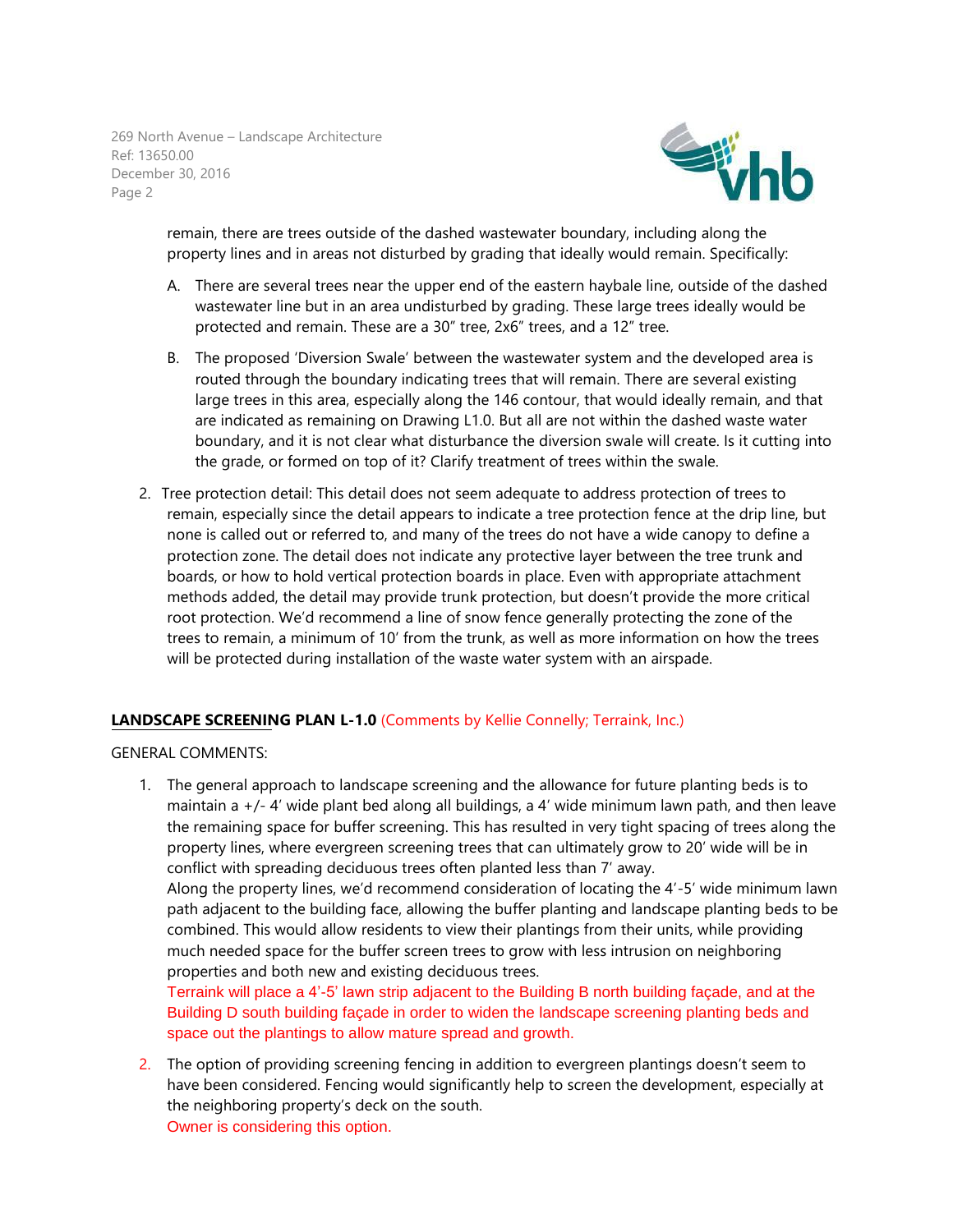3. Monocultures within screening tree types: To avoid losing all screening trees of a particular tree type, such as the ultimately very tall White Spruce, in the event of a new tree pest, we'd recommend the use of 2 or 3 different species, such as adding in Firs or other evergreens. Existing hemlock at the site seems free of wooly adelgid, so could be considered for scattered locations.

Terraink will replace several White Spruces; Picea glauca will be replaced with Leyland Cypress; x Cupressocyparis leylandii in order to increase evergreen diversity within the screen planting.

4. Grading Contours: This plan includes site grading, but the 10' contours have been turned off in the version received. Please turn on for future submittals. Terraink will show the existing contours as are shown on the Civil Engineering plans.

## SPECIFIC COMMENTS – SOUTH PROPERTY LINE:

- 5. Southeast corner: an existing deciduous tree to remain is indicated, while none is indicated on the Site Preparation plan as remaining. Since existing trees in that corner look to be very tall and narrow, and to possibly be Norway maples, and any tree roots would likely be significantly cut by drain line installation, it may be preferable to provide a new tree here. If there is a desirable tree intended to remain and be protected, it should be clearly indicated on the Site Prep plan. Terraink will place a new Oak Tree; Quercus rubra at the southern property line to replace the existing Norway Maple; Acer platanoides that is invasive and unlikely to survive the utility trenching.
- 6. At the SW corner of the Building A parking area, a lawn strip is provided along the parking area. It's assumed that this lawn strip is for snow storage, but there are two deciduous trees within the lawn that would be damaged by piling of snow. Also, the provision of the lawn strip forces the evergreen trees close to the property line, and it's noted that based on the grading plan, any melt of any snow piled in this area would now drain onto the abutting property. We'd recommend eliminating the lawn strip, not allowing snow piling here, and allowing a fuller buffer planting with space for the selected trees to grow.

Terrain will remove the lawn strip from the end of the parking area between Building A and Building D, and the landscape screening planting bed will be increased to allow the evergreen tree to be located at the top of the slope.

7. Related to the Item 4 buffer planting, two spruce that will ultimately get to be 10'-20' wide are shown just a few feet off of the property line, so will extend over the property line. Unless requested by the abutters, we'd recommend shifting the trees to the north to more comfortably fit the space available.

Terraink will shift the proposed trees away from property line as much as possible given the site constraints.

- 8. Related to the Item 4 buffer planting, along Building D several spruce have been indicated under the canopies of existing trees to remain, as close as 7' away from one trunk. Shifting/eliminating the lawn strip would allow these trees to be pulled out from under the canopies. Terraink will shift the proposed trees away from the existing trees to allow room for mature spread and growth.
- 9. Recommend changing two RC Rhododendron carolinianum shown right at the corner of existing abutter's stairs up slope from their deck to be R. maximums 6'-7' ht. The Carolinas are fairly small and slow growing, and wouldn't provide needed screening at this critical spot. Three R. maximums would provide a more consistent screen. (Rather than adding, consider switching with RMs currently up near the retaining wall.)

Terraink will switch the (2) Rhododendron carolinianum to be (2) Rhododendron maximum.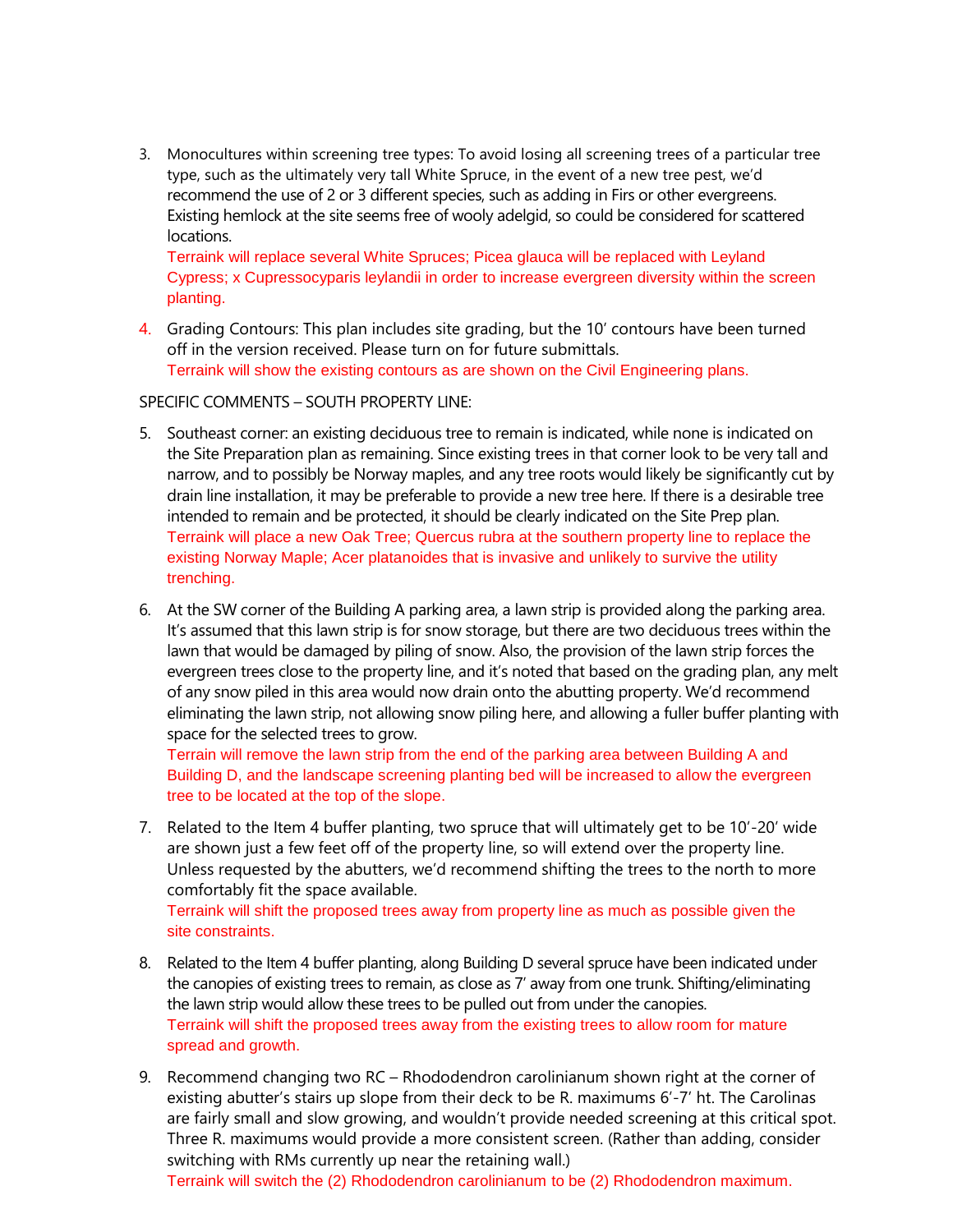10. Existing trees to remain: as noted in the Site Preparation plan discussion, trees to remain are not completely clearly indicated. There are existing trees at the SE corner of the upper parking area that are shown as remaining on the Landscape Plan. These should be clearly shown as remaining on the Site Prep. Plan as well.

Terraink and DEI will coordinate the DEI Site Preparation Plan and Terraink Landscape Screening Plan regarding the existing tree.

SPECIFIC COMMENTS – WEST AND NORTH PROPERTY LINES:

11. Oak tree at entry drive: confirm safe sight distance. It may be recommended to shift tree a bit further from corner.

Terraink will adjust the location of proposed Oak tree to assure safe sight lines.

Both deciduous and evergreen trees appear to be crammed very close together along the north west property line, and as they mature the canopies will be in conflict and will extend over the abutting property. Strongly recommend switching the locations of the lawn strip and the 'foundation' planting allowance to provide a more adequate width for buffer plantings, as discussed in Item 1 under General.

Terraink will place a 4'-5' lawn strip adjacent to the Building B north building façade in order to widen the landscape screening planting beds and space out the plantings to allow mature spread and growth.

12. Reconsider the use of Spruce trees opposite the south face of the abutting residence, as their rapidly reached mature height of 40'-60' will keep the house in shadow. Unless requested by the abutter, we'd recommend only the Red Cedars or other evergreen that stays 15'-20' max at maturity in this area.

Terraink will replace several White Spruces; Picea glauca will be replaced with Leyland Cypress; x Cupressocyparis leylandii in order to increase evergreen diversity within the screen planting.

13. NE corner of the Building C parking area: while the 2' wide space is tight, a single line of daylilies between the parking lot and the property line will provide no buffer and is not adequate. Provide a screen of shrubs, not perennials. Note that unless the planting width is increased, snow may not be pushed into this area as it would fall to the abutter's property. Also note that the parking layout seems to have changed after the planting plan was done, and there is a Rosebay Rhododendron (RM) shown on the curb line.

Terraink will incorporate the new DEI parking layout and substitute the proposed day lilies with multiple Rhododendron maximum.

- 14. Provide some screening evergreens along Building C. Current plan would leave this open to the abutting property in winter. (Shift trees discussed below.) Terraink will incorporate a few White Spruce, Picea glauca to provide more screening along Build C.
- 15. Building E buffer: two spruce trees that will reach 40'-60' are shown directly under a large tree to remain and replace with a shorter screening evergreen species. (Consider shifting the spruce trees to be along the north face of Building C.) Terraink will shift the proposed trees away from property line as much as possible given the site constraints.
- 16. NE of Building E: Recommend shifting the sugar maple 8-10 feet to the south. This is shown as only 12' from a new spruce, and there is room to shift it to allow its canopy to develop. Terraink will shift the proposed Maple tree to ensure enough space for the growth of the proposed spruce.